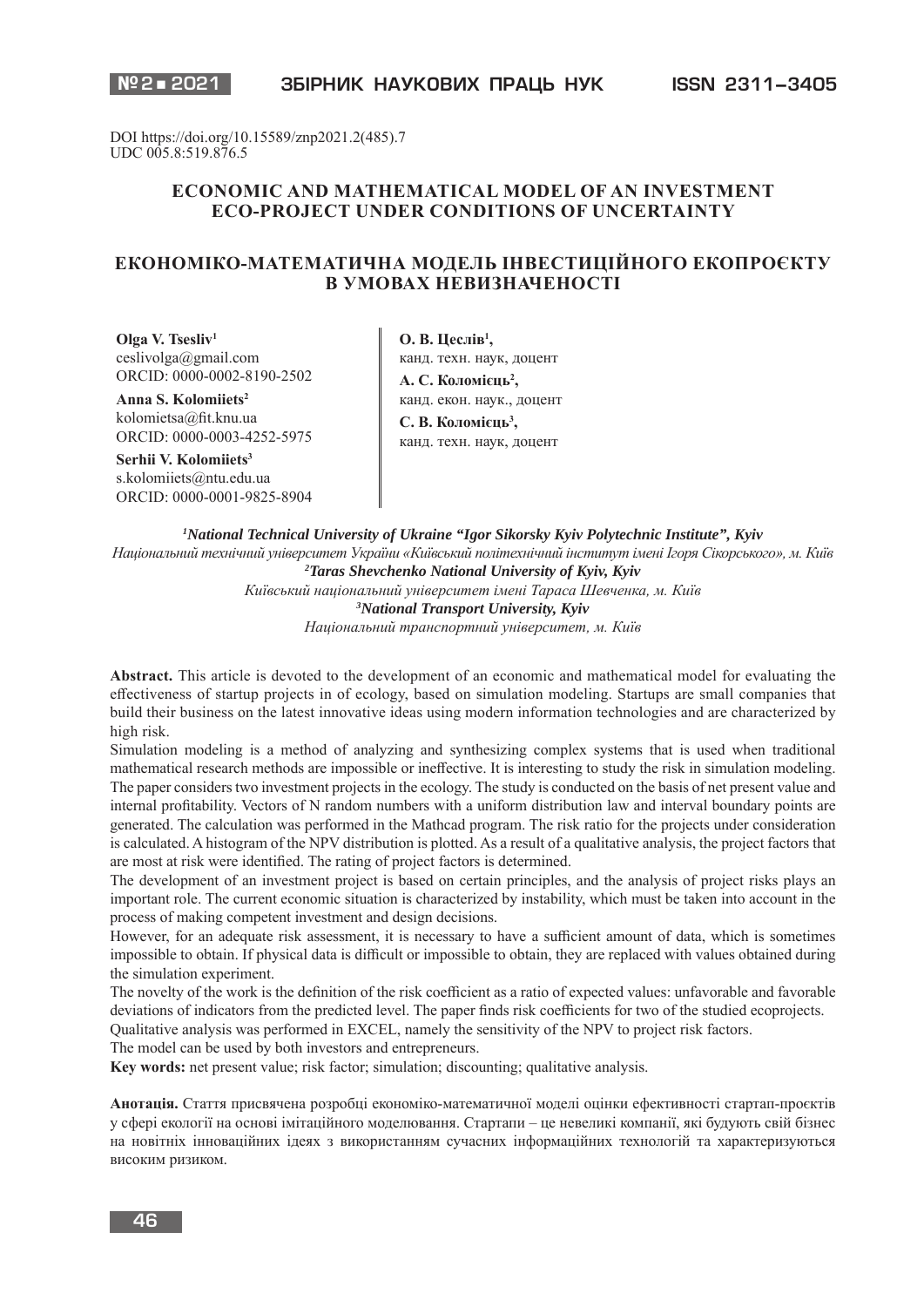# **КОМП'ЮТЕРНI НАУКИ ТА IНФОРМАЦIЙНI ТЕХНОЛОГI КОРАБЛЕБУДУВАННЯЇ №2 2021**

Імітаційне моделювання – це метод аналізу і синтезу складних систем, який використовується, коли традиційні математичні методи дослідження неможливі або неефективні. Цікавим є дослідження ризику в імітаційному моделюванні.

У роботі розглянуто два інвестиційні проєкти у сфері екології. Дослідження проводилося на основі чистої приведеної вартості та внутрішньої прибутковості. Генеруються вектори з N випадкових чисел з рівномірним законом розподілу та граничними точками інтервалу. Розрахунок проведено в програмі Mathcad. Розраховано коефіцієнт ризику для розглянутих проєктів. Побудовано гістограму розподілу NPV. В результаті якісного аналізу були виявлені фактори проєкту, найбільш схильні до ризику. Визначено рейтинг чинників проєкту.

Розробка інвестиційного проєкту базується на певних принципах, при цьому важливу роль відіграє аналіз проєктних ризиків. Сучасна економічна ситуація характеризується нестабільністю, що необхідно враховувати в процесі прийняття грамотних інвестиційно-проєктних рішень.

Однак для адекватної оцінки ризику необхідно мати достатню кількість даних, отримати які деколи неможливо. Якщо фізичні дані отримати важко або неможливо, їх замінюють величинами, що були отримані під час імітаційного експерименту.

Новизною роботи є визначення коефіцієнту ризику як співвідношення сподіваних величин – несприятливих і сприятливих відхилень показників від прогнозованого рівня. У роботі знайдено коефіцієнти ризику для двох досліджуваних екопроєктів.

Якісний аналіз був проведений в програмі EXCEL. Аналізувалась чутливість NPV до чинників проєкту, схильних до ризику.

Модель може бути використана як інвесторами, так і підприємцями.

**Ключові слова:** чиста приведена вартість; коефіцієнт ризику; імітаційне моделювання; дисконтування; якісний аналіз.

## **PROBLEM STATEMENT AND ANALYSIS OF THE LITERATURE**

One of the methods for evaluating the effectiveness of an investment is simulation modeling. Simulation modeling is one of the most common methods of analyzing economic systems.

When solving firm management problems, the following methods are most often used: simulation modeling (29%); linear programming (21%); network planning and management methods (14%); inventory management theory (12%); nonlinear programming (8%); dynamic programming (4%); integer programming  $(3\%)$ ; queue theory (queuing systems)  $(3\%)$ ; others  $(6\%)$ .

The issues of evaluating the effectiveness of startups are not sufficiently developed, and it is not always possible to use classical analytical methods, especially for problems with uncertainty. Issues of research of innovative development of enterprises were dealt with by such scientists as: Takha, Hemdi A. [1], Onikienko, S. V. [2], Yastremska, O. M. [3].

Methods designed to analyze the effectiveness of startup projects have been studied in a significant number of literature sources [4-7]. In previous works [8], economic and mathematical models constructed using fuzzy sets are worked out, in which fuzzy variables are constructed that reflect uncertainty. Scientific research on the development of economic and mathematical models for analyzing the effectiveness of startups in ecology in conditions of uncertainty requires some improvement.

### **THE AIM OF THE STUDY**

This section examines the possibilities of using the tools of economic and mathematical modeling in

the course of making investment and design decisions in conditions of uncertainty. The aim of the study is to identify the main characteristics of uncertainty in order to adapt classical methods of risk analysis to it.

## **METHODS, OBJECT AND SUBJECT OF RESEARCH**

Let's consider a methodology for assessing the risk of an investment ecoproject using simulation analysis. Simulation refers to conducting tests on a computer with mathematical models of real systems. Simulation modeling is based on game theory and is a series of numerical experiments that can be used to obtain an empirical estimate of the degree of influence of various factors on some results that depend on them.

Simulation modeling performs an empirical assessment of the degree of influence of the initial values on the results that depend on them. Numerical values of stochastic parameters for each experiment are taken as random numbers from confidence ranges of values. Confidence range is the range limited by the optimistic and pessimistic value of the parameter.

The simulation method includes the following four consecutive steps: primary information analysis; influencing factors identification; significant factors selection; determining the base value and range of changes for each selected factor.

We will conduct a project study based on net present value and internal profitability. Net present value *NPV* is the difference between the present cash income and the amount of initial expenses (1):

$$
NPV = -I + \sum_{k=1}^{n} \frac{CF_k}{(1+r)^k},
$$
 (1)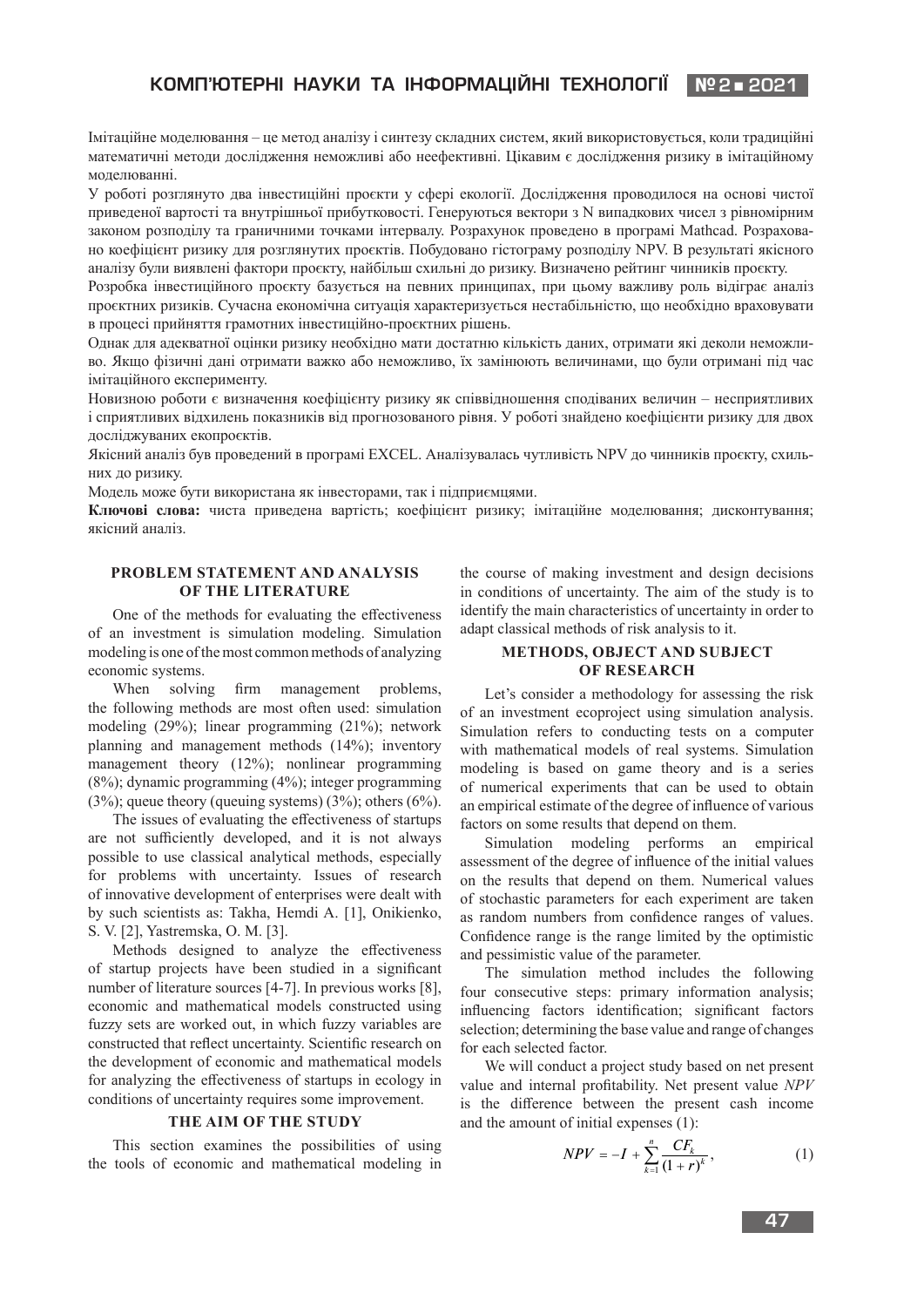Where

$$
CF_k = \big[Q_k(P_k - V_k) - F - A\big](1 - T) + A
$$

 $Q_k$  – quantity of products sold;  $P_k$  – unit price;  $V_k$  – unit costs.

The net flow of payments includes profit from production activities and depreciation charges as income, and investments in capital construction, reproduction of fixed assets that are disposed of during the production period, as well as the creation and accumulation of working capital as expenses.

The discount multiplier  $\frac{1}{(1+r)^k}$  $recalculus$ the *NPV* value after *k* years. The discount rate is one of the most important tools that allows conducting an expert examination of the project, taking into account the risk present in it, as well as comparing various investment projects.

Since the *NPV* includes random factors, the *NPV* is also a random variable. Then you need to find its mathematical expectation  $M(NPV)$ ) and standard deviation  $\sigma_{NPV}$ . Let's denote:  $x -$  is the NPV value, and  $p$  is the implementation probability. Then we determine the mathematical expectation of the *NPV* by the formula:

$$
M(NPV) = \sum x_i p_i ;
$$
  

$$
D(NPV) = \sum x^2_i p_i - (M(NPV))^2 ;
$$
  

$$
\sigma(NPV) = \sqrt{D(NPV)}
$$

In this paper, a sensitivity analysis is performed, consistently changing variables with respect to the baseline level of all risk variables. Sensitivity analysis has significant drawbacks. For example, the *NPV* of investment projects is always sensitive to changes in

variable costs and sales prices. However, if the company has signed a contract for the supply of a fixed volume of goods at a fixed price, this project can be quite safe.

That is, the *NPV* depends not only on changes in the values of input variables but also on the interval of probable values of these variables, which is determined by their probabilistic distribution.

In practice, all variables affect project results simultaneously, impairing or improving the resulting net present value of the project. Therefore, the next step in risk analysis is to analyze scenarios, which, based on the forecast of the probability of occurrence of the basic, pessimistic or optimistic scenario, will show the possibility of implementing this project.

The scenario approach associated with the development of project development options is already a multi-factor analysis that takes into account the interdependence of risk factors. It is important that the initial information about uncertainty factors can be converted into information about the possibility of implementing each scenario. In this case, the sum of the probability for all the proposed options should be equal to one.

The project management process is aimed at reducing the possibility of risky losses of the project during implementation, which is impossible without additional costs. The consequence of this is an increase in the cost of the project as a whole.

The study presents the main methods of project risk analysis, adapts classical methods of risk analysis to conditions of uncertainty, analyzes the possibilities of applying a number of non-traditional approaches to risk analysis and methods of economic and mathematical modeling for non-stationary conditions.

| The first project                    |                |                | The second project |                |
|--------------------------------------|----------------|----------------|--------------------|----------------|
|                                      | <b>Minimum</b> | <b>Maximum</b> | <b>Minimum</b>     | <b>Maximum</b> |
| Costs per unit (V) UAH               | 320            | 500            | 400                | 600            |
| Number of sold products (Q) pieces   | 240            | 500            | 400                | 600            |
| Price per unit (P) UAH               | 480            | 720            | 480                | 720            |
| Initial investment (I) UAH           |                | 10000          |                    | 20000          |
| Fixed costs (F) UAH                  |                | 1000           |                    | 2000           |
| Amortization (A) UAH                 |                | 500            |                    | 500            |
| Discount rate $(r)$                  |                | 0,1            |                    | 0,1            |
| Taxes $(T)$ , %                      |                | 60             |                    | 60             |
| Project implementation period, years |                |                |                    |                |

| Table 1. Calculation of key parameters |  |
|----------------------------------------|--|
|----------------------------------------|--|

|  | <b>Table 2.</b> The results of the calculation |  |  |
|--|------------------------------------------------|--|--|
|--|------------------------------------------------|--|--|

|                                  | The first project | The second project |
|----------------------------------|-------------------|--------------------|
| max(NPV) UAH                     | 268700            | 225300             |
| min(NPV) UAH                     | $-15740$          | $-108300$          |
| Mathematical expectation NPV UAH | 93060             | 54480              |
| Standard deviation NPV UAH       | 56870             | 70990              |
| Investment project risk          | 0.051             | 0.221              |
|                                  | 0.611             | 1.303              |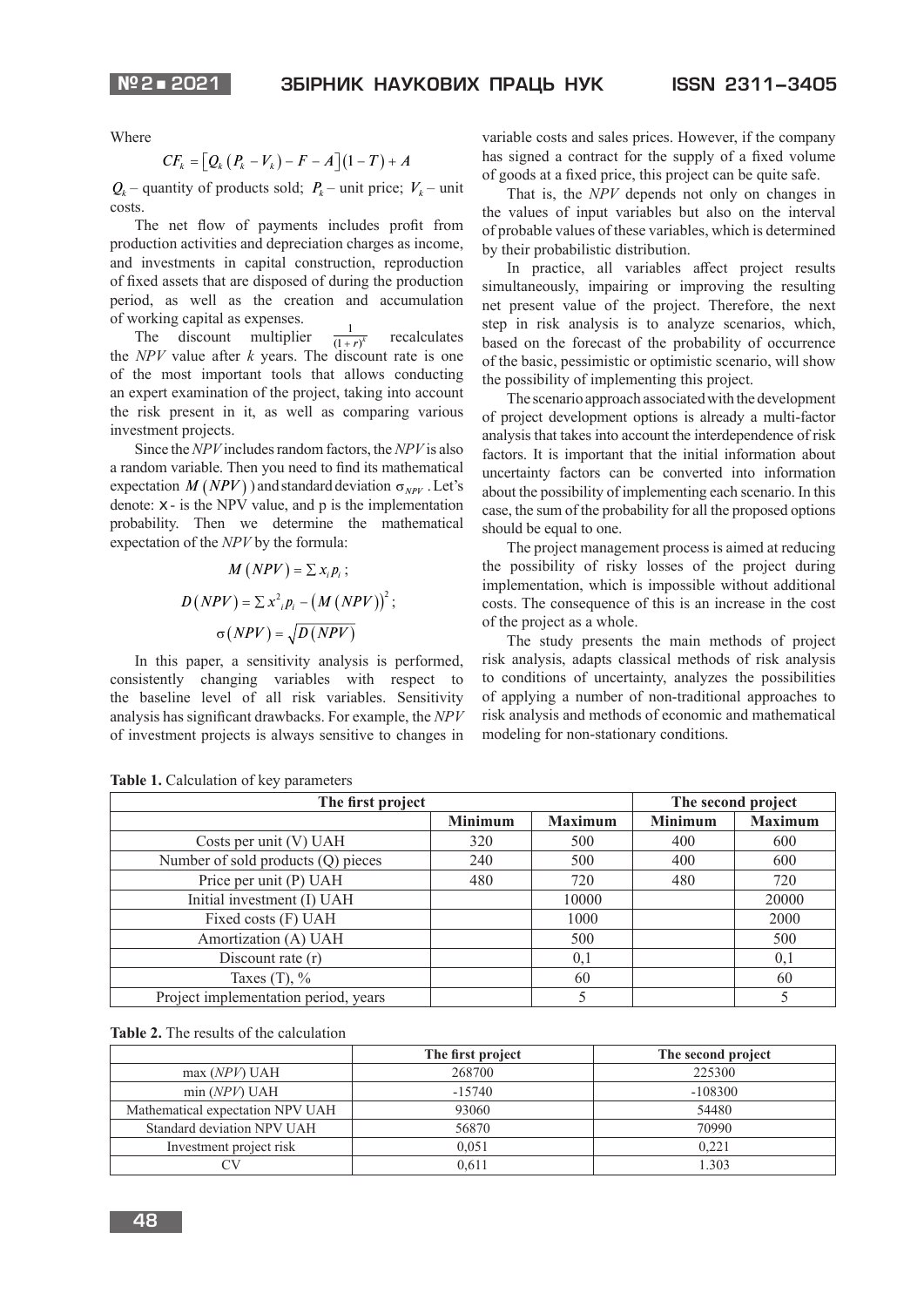## **THE MAIN MATERIAL AND DISCUSSION OF THE RESULTS**

The firm is considering two investment projects for the production of ecoroducts A and B, respectively. Table 1 sets the key parameters for calculating investment projects. Key project parameters and limits of their changes are defined (table 1).

We generate vectors from *N* random numbers that have a uniform distribution law, in which *b* and *a* are the boundary points of the interval  $(a \le b)$ , using the Mathcad runif program function (*m, a, b*). N is the number of imitations.

$$
V_k = runif (N, V_{min}, V_{max}); \quad Q_k = runif (N, Q_{min}, Q_{max});
$$
  
\n
$$
P_k = runif (N, P_{min}, P_{max}); \quad I_k = runif (N, I_{min}, I_{max});
$$
  
\n
$$
CF_k = [Q_k (P_k - V_k) - F - A](1 - T) + A
$$
 (2)

$$
NPV_k = pv(r, n, -(CF_k)) - I_k;
$$
 (3)

Determine

$$
R1 = \max(NPV) - \min(NPV)
$$
 (4)

$$
S1 = \sum_{k} if (NPV_k < 0, NPV_k, 0) \quad S2 = \sum_{k} if (NPV_k \ge 0, NPV_k, 0)
$$

Let's calculate the risk coefficient  $(K_{risk})$ , determined by the formula:

$$
K_{risk} = \frac{|S_1|}{|S_1| + |S_2|} \tag{5}
$$

The risk coefficient generally shows the ratio of expected values of unfavorable and favorable deviations of indicators from the predicted level. For our projects  $K_{risk1} = 0,003, K_{risk2} = 0,134.$ 

Let's analyze the results obtained (Table 2). In our case, the risk ratio (*Krisk*) for the first project is less. The calculation results are shown in Table 2.

The risk ratio values can vary from zero to infinity. That is, when there is almost no risk, the value of the risk ratio approaches zero; the greater the risk value, the greater the risk ratio.

To assign the resulting level of risk to one of the risk zones, you can use the risk scale (Table 3).

**Table 3.** Risk gradation

| <b>Risk factor</b> | <b>Risk gradation</b> |
|--------------------|-----------------------|
| $0 - 0.25$         | Low risk              |
| $0.25 - 0.75$      | Medium risk           |
| $0.75$ and above   | High risk             |

Let's calculate the mathematical expectation of the NPV: *mean* (NPV1). Let's calculate the standard deviation of the NPV: *Stdev* (*NPV*1).

Let's plot a histogram of the NPV distribution:



**Fig. 1.** NPV distribution histogram

Since the *NPV* has a normal distribution, the risk of an investment project is calculated as follows:

*R = pnorm*(0, *mean Stdev*(*NPV*1))

Analyzing the results in Table 2, we see that the first option is less risky. Risk of investment projects:  $R_1 = 0.047$ ,  $R_2 = 0.221$ .

We will use standard methods for calculating the *NPV* and find pessimistic, basic, and optimistic scenarios. As a result of conducting a qualitative analysis in EXCEL, project factors that are at risk were identified.

Sensitivity analysis is a standard method that consists of substituting various hypothetical values of critical parameters into the financial model of the project and then calculating them. It is assumed that these parameters will decrease by 10-50% and increase by 10-40%. After that, the «threshold» beyond which the project will not pay off is calculated mathematically.

The results of the sensitivity analysis are shown in Table 4, and the rating factors of the project that affect the risk and their rating are also determined.

Project analysis suggests that a second project with a more sensitive *NPV* is considered riskier (Table 4).

The NPV is calculated for these variables and then compared with the expected base NPV value. In other words, the *NPV* is calculated based on pessimistic, optimistic, and baseline scenarios (Table 5).

**Table 4.** Determining the rating of project factors influencing the risk

| <b>Variable</b> | Change variable, % | NPV change, $\%$ | Place in the ranking | Importance for the project |
|-----------------|--------------------|------------------|----------------------|----------------------------|
|                 |                    |                  |                      | very high                  |
|                 |                    |                  |                      | very high                  |
|                 | ιU                 |                  |                      | average                    |
|                 |                    |                  |                      | average                    |
|                 |                    |                  |                      | average                    |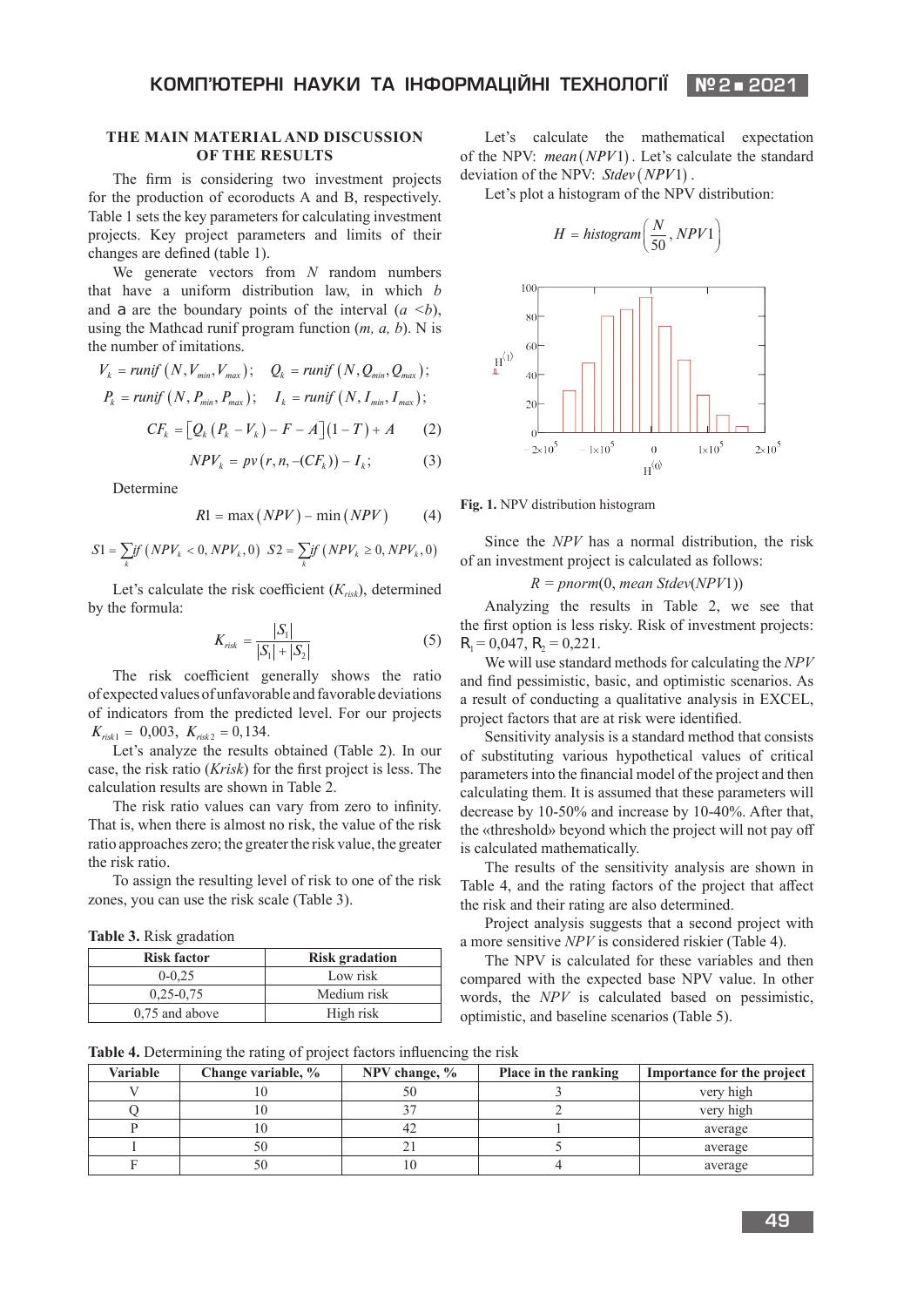

| <b>Table 5.</b> The calculation of NPV for the three scenarios for the first startup |  |  |
|--------------------------------------------------------------------------------------|--|--|
|--------------------------------------------------------------------------------------|--|--|

| <b>Implementation scenario</b> | <b>Changing parameters</b>                     | The value of NPV<br>UAH | The probability<br>of realization |
|--------------------------------|------------------------------------------------|-------------------------|-----------------------------------|
| Pessimistic                    | Decrease in prices and sales volume by 20%     | 47847.41                | 0,3                               |
| <b>Basic</b>                   |                                                | 80599.8                 | 0.6                               |
| Optimistic                     | The increase in prices and sales volume by 20% | 120630,5                | 0,1                               |

Table 6. Calculation of NPV for three scenarios for the second startup

| <b>Implementation scenario</b> | <b>Changing parameters</b>                     | The value of NPV<br>UAH | The probability<br>of realization |
|--------------------------------|------------------------------------------------|-------------------------|-----------------------------------|
| Pessimistic                    | Decrease in prices and sales volume by 20%     | 26626.68                |                                   |
| <b>Basic</b>                   |                                                | 53920.34                | 0.6                               |
| Optimistic                     | The increase in prices and sales volume by 20% | 87279.27                |                                   |

**Table 7.** Indicators of calculations

| Indicators of variation  | Value for the project 1, UAH | Value for the project 2, UAH |
|--------------------------|------------------------------|------------------------------|
| Mathematical expectation | 74777                        | 49068.14                     |
| Dispersion               | 21169                        | 17641.46                     |
| Averagelinear deviation  | 25069,73                     | 20891.45                     |
| The standard deviation   | 36452.15                     | 30376.8                      |



**Fig. 2.** NPV sensitivity to project metrics

The results of scenario analysis can be used to determine the mathematical expectation of *NPV*, standard deviation, and variation.

The degree of influence of critical factors on the final efficiency can be demonstrated in Figure 2, which reflects the impact of the sales price, production cost, and physical sales volume on the result.

Currently, simulation modeling is the basis for creating new promising management and decision-making technologies in the business sector, and the development of computer technology and software makes this method increasingly accessible to a wide range of practitioners. The presented simulation model allows making decisions on estimating uncertainty. Based on the given simulation results, it is possible to determine the probability of the *NPV*.

#### **CONCLUSIONS**

The paper develops an economic and mathematical model for evaluating the effectiveness of startup projects in ecology, based on simulation modeling. The analysis of approaches and methods used to analyze project risks is carried out.

Two investment projects with different conditions were considered. The study is conducted on the basis of net present value and internal profitability. Vectors are generated for unit costs (*V*), quantity of products sold *(Q*) , and unit prices *(P).* Vectors consist of *N* random numbers with a uniform distribution law and boundary points of the interval. The calculation was performed in the Mathcad program. The calculated risk ratio for the first and second projects. A histogram of the *NPV* distribution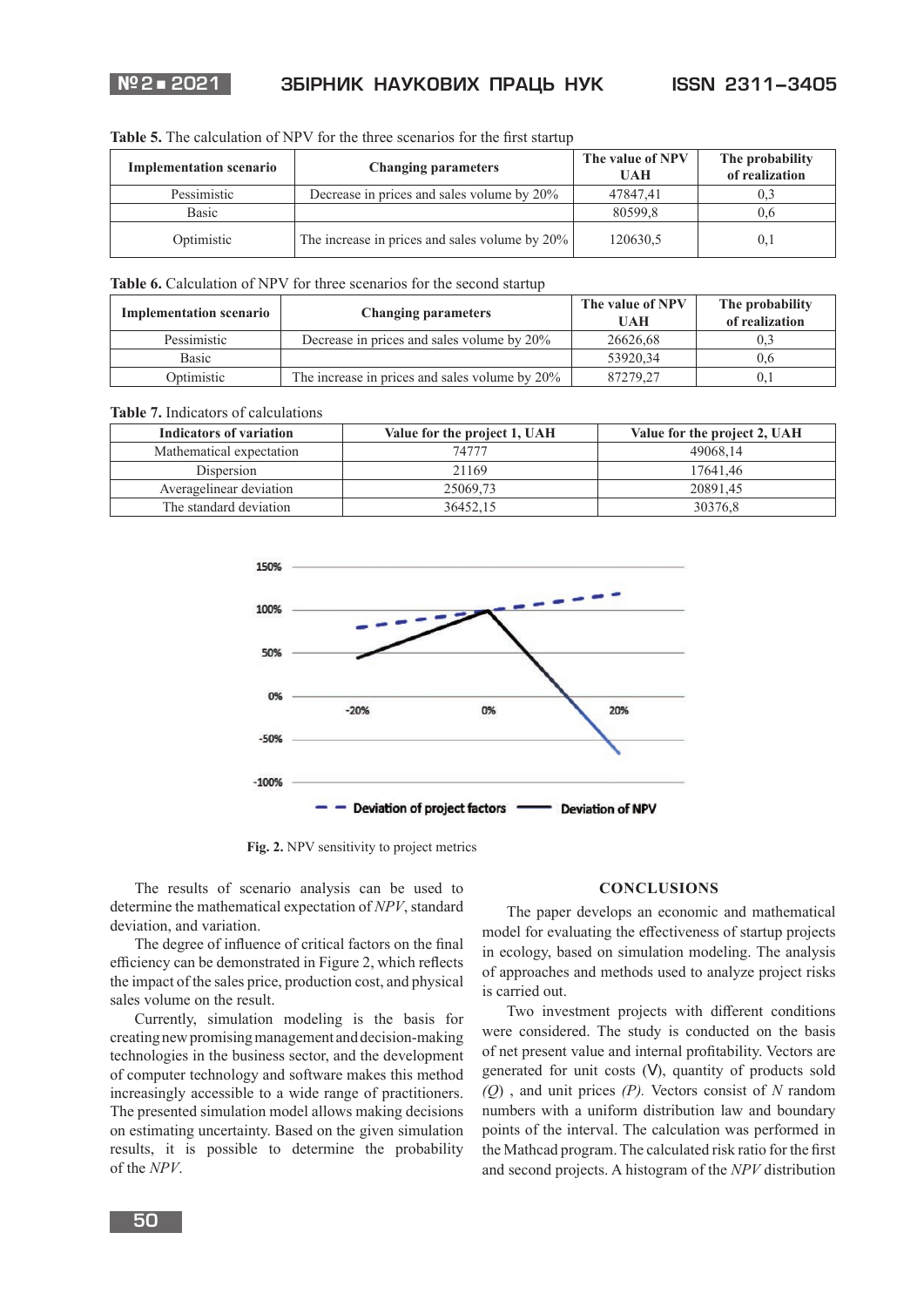# **КОМП'ЮТЕРНI НАУКИ ТА IНФОРМАЦIЙНI ТЕХНОЛОГI КОРАБЛЕБУДУВАННЯЇ №2 2021**

is plotted. As a result of a qualitative analysis, the project factors that are most at risk were identified. The rating of project factors is determined. *NPV* is calculated for these variables and then compared with the expected base *NPV* value. In other words, the *NPV* is calculated based on pessimistic, optimistic, and baseline scenarios (Table 5).

The scenario analysis performed is a fairly advanced tool for assessing the own risk of an investment project, but it is not without drawbacks. Its limitation lies in the fact that only a few discrete values of project results are considered, while in reality these values can be infinitely many.

Sufficient data should be available for an adequate risk assessment. If physical data is difficult or impossible to obtain, they are replaced with values obtained during the simulation experiment.

All the considered performance indicators of the investment process are strongly linked. This is because they are all built on the basis of discounting the payment flow. However, the investment process that is better in one indicator will not always be more effective in other indicators, since the prerequisites and features of calculating each indicator differ.

Due to differences in estimates of the investment process, which can be observed when using different performance indicators, the question arises about

the preference of certain performance meters. The most common indicator of investment performance is the internal rate of return, and the next indicator is net present income. All other investment performance indicators are used much less frequently. At the same time, it should be noted that it is advisable to apply both of the above indicators simultaneously, since the internal rate of return can be considered as a qualitative indicator that characterizes the return on a unit of invested capital, and net present income is an absolute indicator that reflects the scale of the investment process and the income received.

In this paper, efficiency is evaluated by the value of the risk factor, which is calculated differently. In the first case, as a ratio of expected values: unfavorable and favorable deviations of indicators from the predicted level. In the second version, standard functions are used. The calculation results almost coincided. The paper finds risk coefficients for two of the studied projects.

Further, it is necessary to continue scientific research on the development of economic and mathematical models for analyzing the effectiveness of startups in conditions of uncertainty.

As a result of a qualitative analysis, risk factors were identified for the project.

The degree of influence of critical factors on the value of net present value (*NPV*) is studied. The work can be useful for scientists and businessmen.

## **REFERENCES**

- [1] Taha H.A.(2019). Vvedeniye v issledovaniye operatsiy [Introduction to the study of operations]. M .: «Williams».
- [2] Onikienko, S.V. (2001). Postaudyt investytsiynykh proektiv (2), pp. 99-103.
- [3] Yastremska, O.M. (2004). Investytsiyna diyalʹnistʹ promyslovykh pidpryyemstv: metodolohichni ta metodychni zasady [Investment activity of industrial enterprises: methodological and methodical principles] . H.: VD "INZHEK".
- [4] Saliga, K.S. (2007). Teoretychni zasady otsinky efektyvnosti realʹnykh investytsiy [Theoretical principles of evaluating the effectiveness of real investments]. GU "ZI-DMU".
- [5] Serdyuk, T.V. (2002). Biznes–plan investytsiynoho proektu [Business plan of the investment project: textbook. way. for students. econ. Special]. Vinnytsia: VSTU.
- [6] Skvortsov, I.B.(2003). [The effectiveness of the investment process: methodology, methods and practice]. L .: "Lviv Polytechnic".
- [7] Tsesliv O.V., Kolomiiets A.S. (2020). Assessment of investment risks of startup projects by fuzzy modeling. Collection of scientific works of the National University of Shipbuilding named after Admiral Makarov, (1), pp. 113-118.
- [8] Khrutba, V. O. et al. (2019). Peculiarities of Implementation of the Environmental Management System of Motor Transport Enterprises on the Urban Territories. Journal of Environmental Management and Tourism (5), pp. 1094-1104. ISSN 2068-7729.
- [9] Kolomiiets, S., Kolomiiets, A. (2020). Integral Criterion of Environmental Safety as an Indicator of the Effectiveness of a Motor Transport Enterprise Management. Lecture Notes Computational Intelligence and Decision Making. Vol. 1246, pp. 341-356 (2021). https://doi.org/10.1007/978-3-030-54215-3
- [10] Birman G. (2003). Ekonomicheskiy analiz investitsionnykh proyektov [Economic analysis of investment projects]. Moscow: Banks and Exchanges, UNITI.
- [11] Kolomiiets, A., Morozov V. (2020). Investigation of optimization models in decisions making on integration of innovative projects. Lecture Notes Computational Intelligence and Decision Making. Vol. 1246, pp. 51-64.
- [12] Blank I.A. (2017). Investitsionnyy menedzhment [Investment Management]. K.: MP "ITEM" LTD.
- [13] Bondar M.I. (2008). Investytsiyna diyalʹnistʹ: metodyka ta orhanizatsiya obliku i kontrolyu [Investment activity: methods and organization of accounting and control: monograph]. K.: KNEU.
- [14] Goncharov A.B. (2003). Investirovaniye [Investirovanie: uchebnoe posobie dlya samosto-yatelnogo izucheniya diksipliny]. Kh. : House "Inzhek".
- [15] Gryneva V.M. (2007). Analytical support of investment management of the enterprise. H .: KhNEU.
- [16] Ponomarenko V.S. (2000): Real investment of business entities: textbook. X. : View. HDEU.